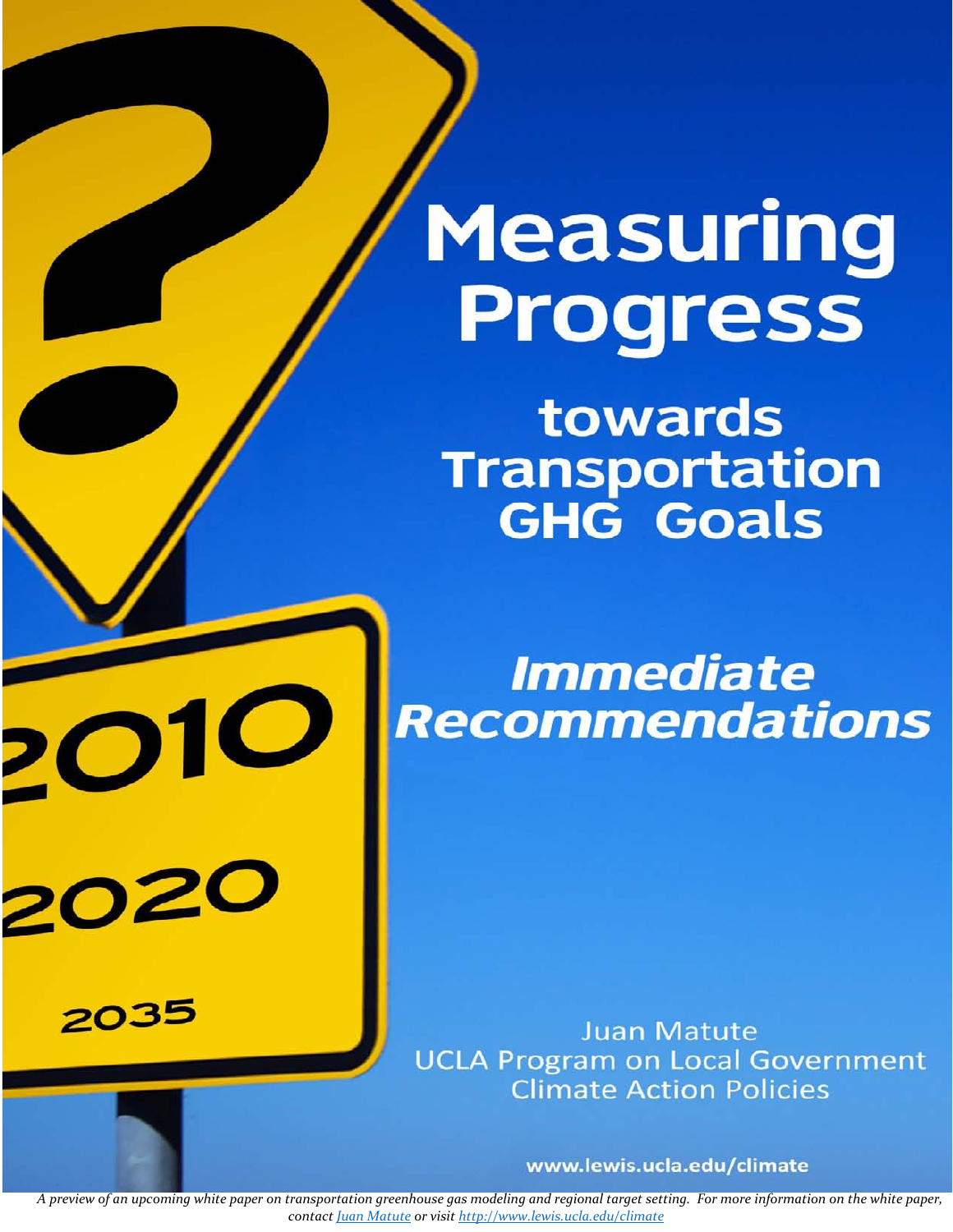## *Recommendation #1: The ARB should transition from using the EMFAC emissions model to a modal emissions model such as U.S. EPA's MOVES2010*

Modal emissions models, such as the U.S. EPA's MOVES2010 model, have three advantages over existing models: modal models can be more accurate, modal models allow for space/time explicit emissions estimation, and modal models allow for emissions analysis at a variety of geographic scales. The MOVES model uses a different architecture to calculate vehicle emissions than previous emissions models based on vehicle miles traveled (VMT) and average vehicle speed. MOVES uses second-by-second vehicle specific power (VSP), which has been found to better correlate with emissions than average vehicle speed (Koupal, et al. 2002).

Researchers have found that modal emissions models, including MOVES, are better able to account for congestion, road grade, and other factors which can affect vehicle engine load but not average speed. Barth and Boriboonsomsin (2008) found that a microscale modal emissions model that is sensitive to second‐by‐second variations of fuel consumption and emissions is more appropriate for measuring emissions from congestion than regional emissions inventory models. Song, Eisnger and Niemeier (2009) write that, versus MOBILE and EMFAC, MOVES "should be more responsive to variations in traffic dynamics and roadway congestion levels." MOVES can account for road grade, which has a significant effect on fuel consumption (Fernández and Long 1995) (Park and Rakha 2006).

The MOVES architecture allows for emissions analyses that are space and time explicit, which enables their use at variety of geographic scales. The two expressions of vehicle activity that MOVES is based on, service hours operating and vehicle specific power, can be attributed to a specific geographic point. This allows the MOVES model engine to be used for a variety of geographic scales: from the intersection, to the project, to the region, to the state. Because of this flexibility of analysis scale, and incorporation of operating time and mode inputs, "MOVES is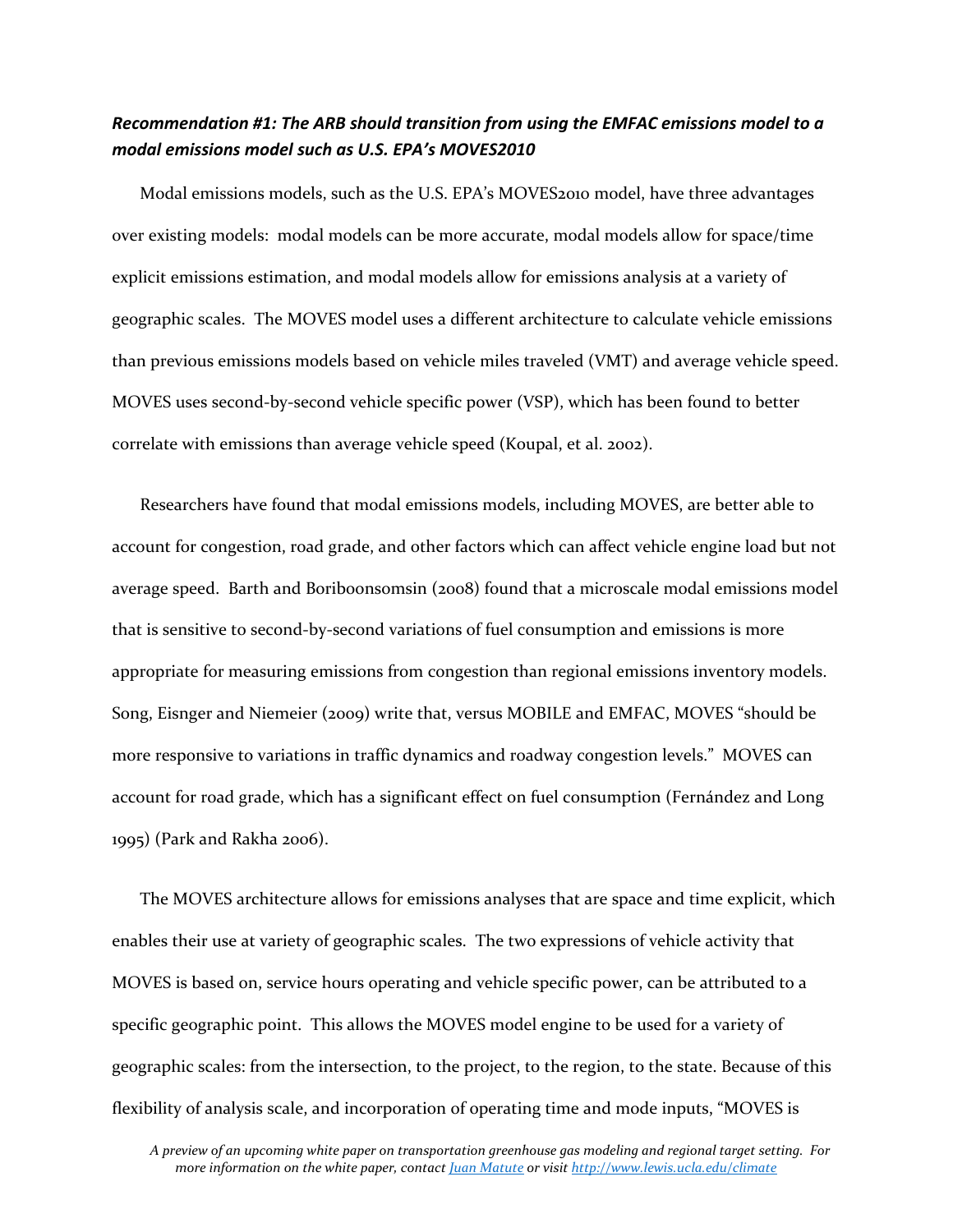anticipated to be a superior analysis tool" than MOBILE and EMFAC" (Song, Eisinger and Niemeier 2009).

In transitioning to MOVES, the ARB and other users of emissions models should substitute appropriate local inputs on vehicle activity, vehicle mix, and emissions factors instead of the standardized national inputs provided with the MOVES model (J. Koupal 2010).

### *Recommendation #2: Consider effect of regional growth rate on ability to utilize land use strategies when establishing targets*

SB 375 requires the ARB set regional greenhouse gas reduction targets for 2020 and 2035 by September 30, 2010. The RTAC recommended that emission targets be set on a percent percapita basis, based on 2005 emissions levels. One concern with such a baseline is that, while it is sensitive to population change, is not sensitive to the *rate* of population change. Faster growing regions will be better able to use land use strategies to meet their regional greenhouse gas reduction goals.

The following hypothetical situation describes two regions, A and B, which expect different rates of population growth but similar SB 375 targets expressed as a per capita reduction. While both regions must reduce per capita transportation GHG by 5%, they have different per capita GHG requirements for new residents. Region B, which has a high growth rate (10%) may be able to fulfill its reduction targets with land use strategies alone – by achieving average transportation emissions of 8.1 MT  $CO<sub>2</sub>$ -e per capita for all new growth. With a marginal per capita GHG target of  $-4.5$  MT CO<sub>2</sub> $-$ e per capita, Region A will not be able to meet its target with land use strategies alone.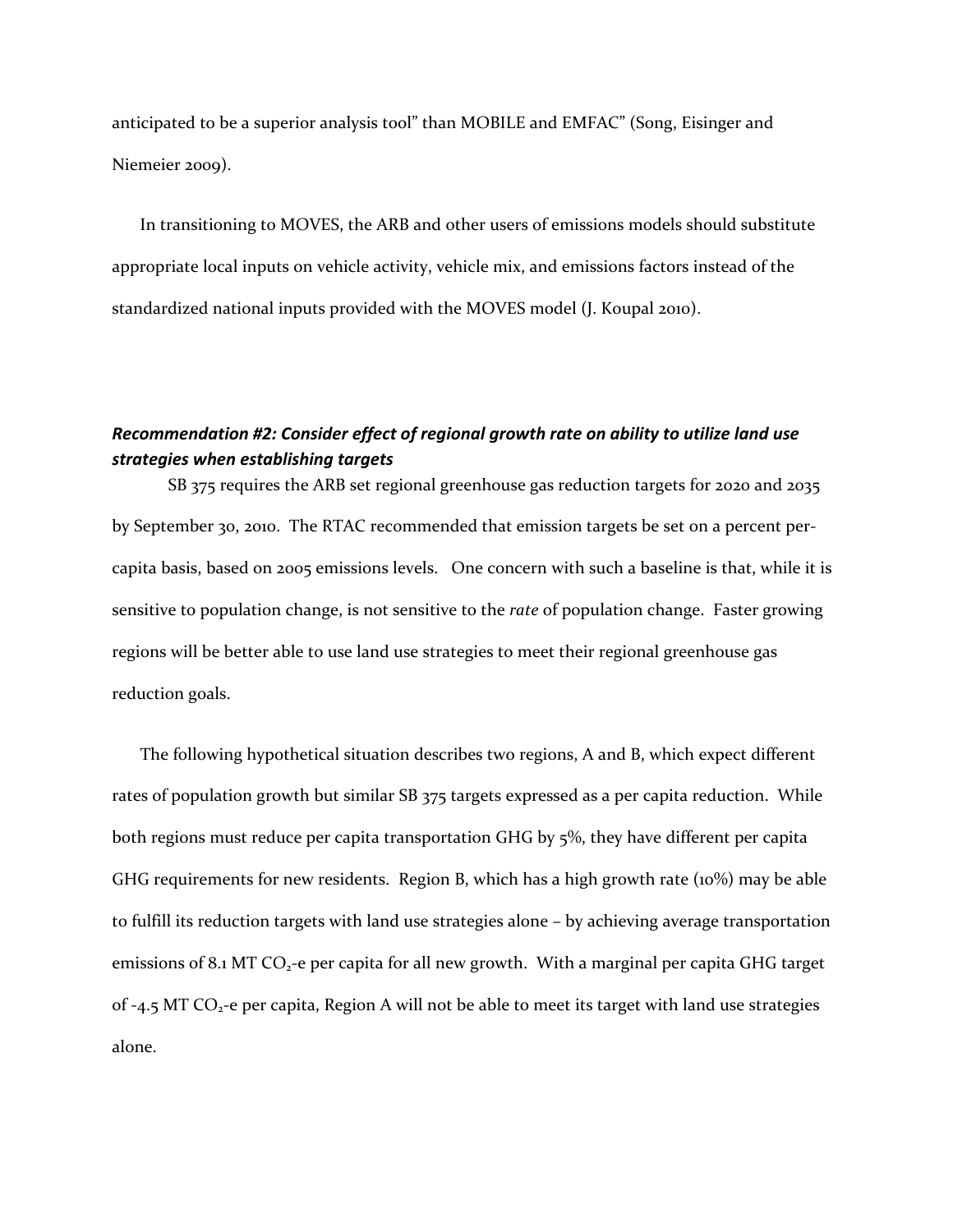|                                         | <b>Region A</b> | <b>Region B</b> |
|-----------------------------------------|-----------------|-----------------|
| <b>2012 Population</b>                  | 1,000,000       | 800,000         |
| Per Capita CO2-e                        | 15.0            | 18.0            |
| <b>Region-wide CO2-e (MT)</b>           | 15,000,000      | 14,400,000      |
| <b>Per Capita GHG Reduction Goal</b>    | 5%              | 5%              |
| <b>2017 Population Projections</b>      | 1,040,000       | 880,000         |
| <b>Population Growth</b>                | 40,000          | 80,000          |
| <b>Population Growth Rate</b>           | 4.0%            | 10.0%           |
| <b>New Region-wide Per Capita CO2-e</b> | 14.3            | 17 <sub>1</sub> |
| <b>Region-wide CO2-e (MT)</b>           | 14,820,000      | 15,048,000      |
| Per Capita CO2-e for New Residents      | $-4.5$          | 8.1             |

**Figure 1 ‐ Hypothetical Difference in Growth Rates and New Resident Emissions**

The RTAC report acknowledges that differences in regional growth rates affects the results a region may achieve with land use and transportation strategies. However, only if the rate of population change is considered will a per capita reduction metric ensure "that both fast and slow growth regions take reasonable advantage of any established transit systems and infill opportunity sites to reduce their average regional greenhouse gas emissions" (Regional Targets Advisory Committee 2009, 24).

## *Recommendation #3: Recognize SB 375's bias towards strategies with early maturities and communicate the value of land use strategies to MPOs*

The legislative intent of SB 375 is clear: a changes in land use patterns and transportation policy are necessary to achieve the GHG reduction goals of AB 32. In order to achieve these reductions, MPOs must pursue strategies which meet targets for GHG reductions from transportation in 2020 and 2035. This structure favors the implementation of transportation strategies over land use strategies for two reasons. First, land use strategies have complimentary effects to transit and pricing strategies, and in isolation are less effective. Second, land use strategies have a longer maturity term than transit and pricing strategies. The potential GHG reduction effects of a change in regional land use patterns will not be fully realized until well after 2035. While the implementation of land use strategies may have limited GHG reduction effects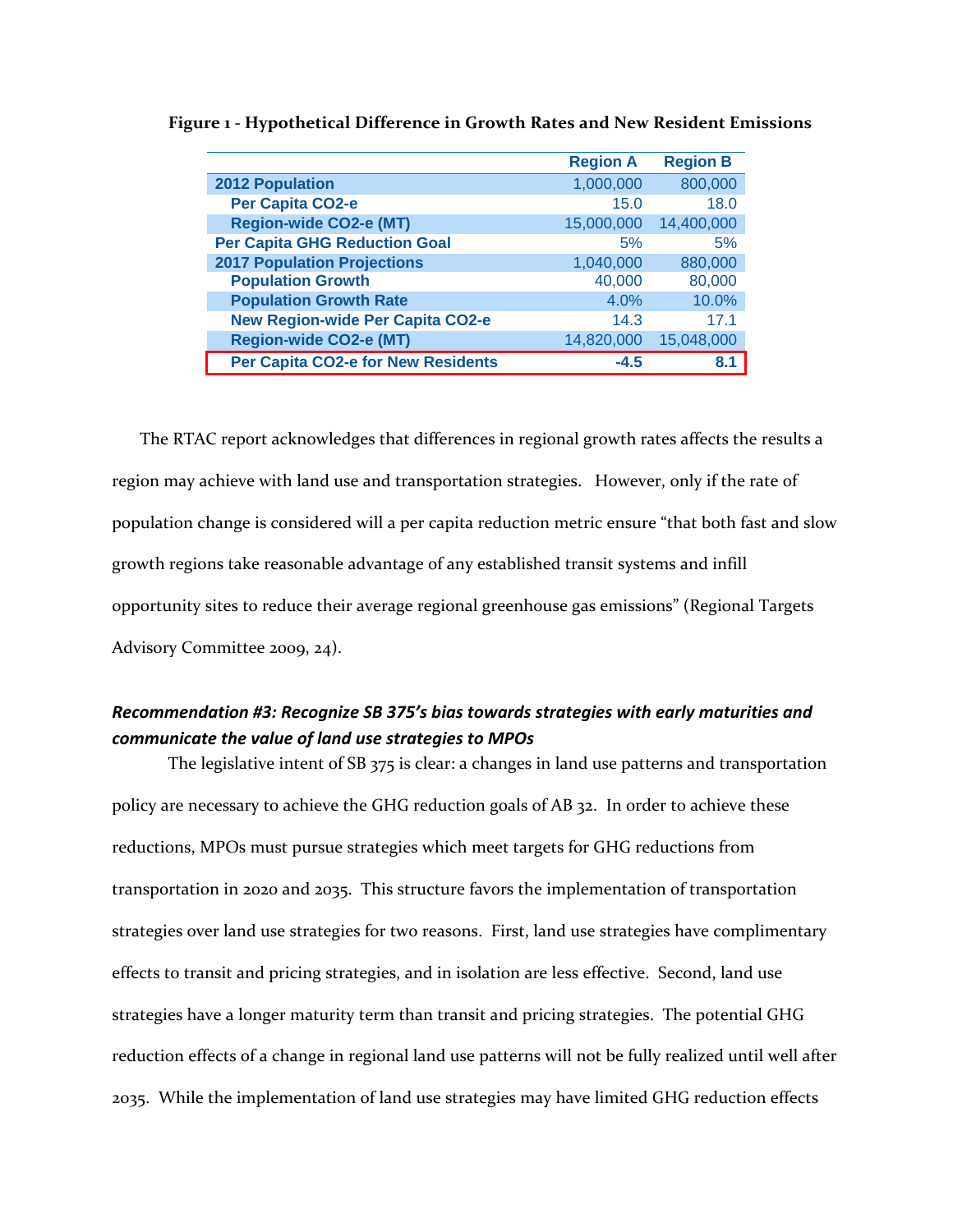prior to 2020 or 2035, an MPO may seek to implement land use strategies for their non‐GHG benefits.

Table 1 below shows the percentage of projected 2050 GHG reductions achieved by various strategies in 2020 and 2030. The *Moving Cooler* report forecasts the nationwide GHG reduction effects of various transportation and land use strategies at three deployment levels<sup>1</sup>. At all levels of deployment, pricing strategies reach their 2050 level of effectiveness by 2030. Land use strategies, however, achieve less than half of their 2050 GHG reduction levels by 2030.

**Table 1 ‐ Percentage of 2050 GHG Reduction Potential for Various Strategies in 2020 and 2030**

**33% to 66%**

| PERCENTAGE OF 2050 REDUCTION BY YEAR AND DEPLOYMENT LEVEL |      |                         |      |                   |            |                |          |
|-----------------------------------------------------------|------|-------------------------|------|-------------------|------------|----------------|----------|
|                                                           |      | <b>Expanded Current</b> |      | <b>Aggressive</b> |            | <b>Maximum</b> | < 33%    |
| <b>Strategy</b>                                           | 2020 | 2030                    | 2020 | 2030              | 2020       | 2030           | 33% to 6 |
| <b>Pricing</b>                                            |      |                         |      |                   |            |                |          |
| <b>Congestion Pricing</b>                                 | 28%  | <b>100%</b>             | 31%  | <b>100%</b>       | 46%        | 110%           |          |
| <b>PAYD</b> Insurance                                     | 105% | <b>100%</b>             | 89%  | <b>107%</b>       | 95%        | 107%           |          |
| VMT fee                                                   | 114% | 114%                    | 114% | <b>109%</b>       | 112%       | 108%           |          |
| Carbon Pricing (VMT)                                      | 110% | <b>100%</b>             | 114% | <b>111%</b>       | 103%       | 105%           |          |
| Carbon Pricing (fuel economy)                             | 63%  | 97%                     | 66%  | 97%               | 73%        | 100%           |          |
| <b>Land Use</b>                                           |      |                         |      |                   |            |                |          |
| <b>Combined Land Use</b>                                  | 10%  | 30%                     | 16%  | <b>49%</b>        | 16%        | 52%            |          |
| <b>Combined Pedestrian</b>                                | 100% | 100%                    | 100% | 100%              | 100%       | 117%           |          |
| <b>Transit</b>                                            |      |                         |      |                   |            |                |          |
| <b>Transit Frequency</b>                                  | 50%  | <b>100%</b>             | 33%  | <b>67%</b>        | 22%        | 44%            |          |
| Urban Transit Expansion                                   | 29%  | <b>57%</b>              | 33%  | <b>58%</b>        | 31%        | 54%            |          |
| <b>Commute Strategy</b>                                   |      |                         |      |                   |            |                |          |
| <b>Employer-Based Strategy</b>                            | 100% | 100%                    | 115% | 108%              | 113%       | 110%           |          |
| <b>Regulatory Measures</b>                                |      |                         |      |                   |            |                |          |
| <b>Urban Parking Restrictions</b>                         | 7%   | 14%                     | 8%   | 31%               | 17%        | <b>50%</b>     |          |
| Speed Limit Reduction                                     | 29%  | 107%                    | 56%  | 106%              | 71%        | 106%           |          |
| <b>System Management</b>                                  |      |                         |      |                   |            |                |          |
| Eco-Driving                                               | 22%  | 50%                     | 28%  | <b>54%</b>        | <b>58%</b> | 77%            |          |

Based on (Cambridge Systematics 2009, 44‐45)

Land use strategies are complementary to pricing and transit strategies: they allow urban

and regional form to adapt to a new regime of transportation pricing and travel mode options.

Land use strategies that reduce demand for distance traveled and promote the use of alternative

 <sup>1</sup> For scoping purposes: the carbon pricing represents a new fuel tax of \$0.40 per gallon at the expanded current practice level, \$0.82 per gallon at the aggressive level, and \$2.71 per gallon at the maximum level.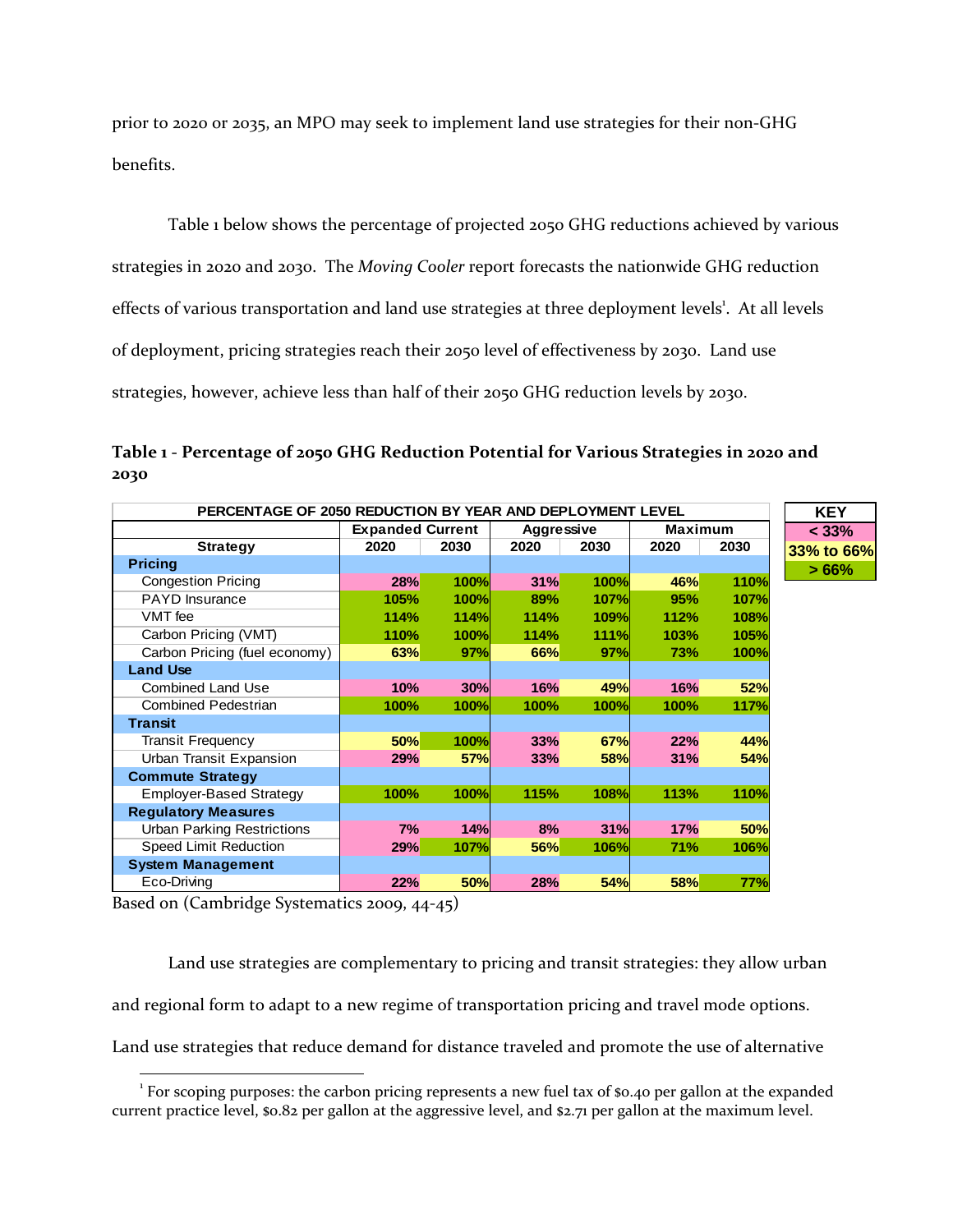modes not subject to carbon pricing will mitigate the impact of pricing on quality of life and social equity.

There is limited cause for concern about SB 375's favor towards pricing strategies, as MPOs will likely find available land use strategies (infill development, strategic density increases, and the mixing of land uses) politically preferable to potentially available pricing strategies (congestion pricing, VMT fees, and carbon‐linked gasoline fees). Nevertheless, the ARB should be aware of SB 375's systematic bias towards strategies with early maturities and work with MPOs to communicate the benefits of land use strategies.

## *Bibliography*

Barth, Matthew, and Kanok Boriboonsomsin. "Real‐World Carbon Dioxide Impacts of Traffic Congestion." *Transportation Research Record: Journal of the Transportation Research Board* (Transportation Research Board of the National Academies) 2058 (2008): 163‐171.

Brookings Institution. "State of Metropolitan America: On the Front Lines of the Demographic Transformation." 2010.

California Air Resources Board. *2000‐2006 Inventory by IPCC Category.* Sacramento, March 13, 2009.

Caltrans. "County Vehicle Miles of Travel." *Division of Transportation Systems Information.* 2010. http://traffic‐counts.dot.ca.gov/monthly/StateHwy%20County%20VMT%201990‐2008.xls (accessed May 11, 2010).

Cambridge Systematics. *Moving Cooler.* Urban Land Institute, 2009.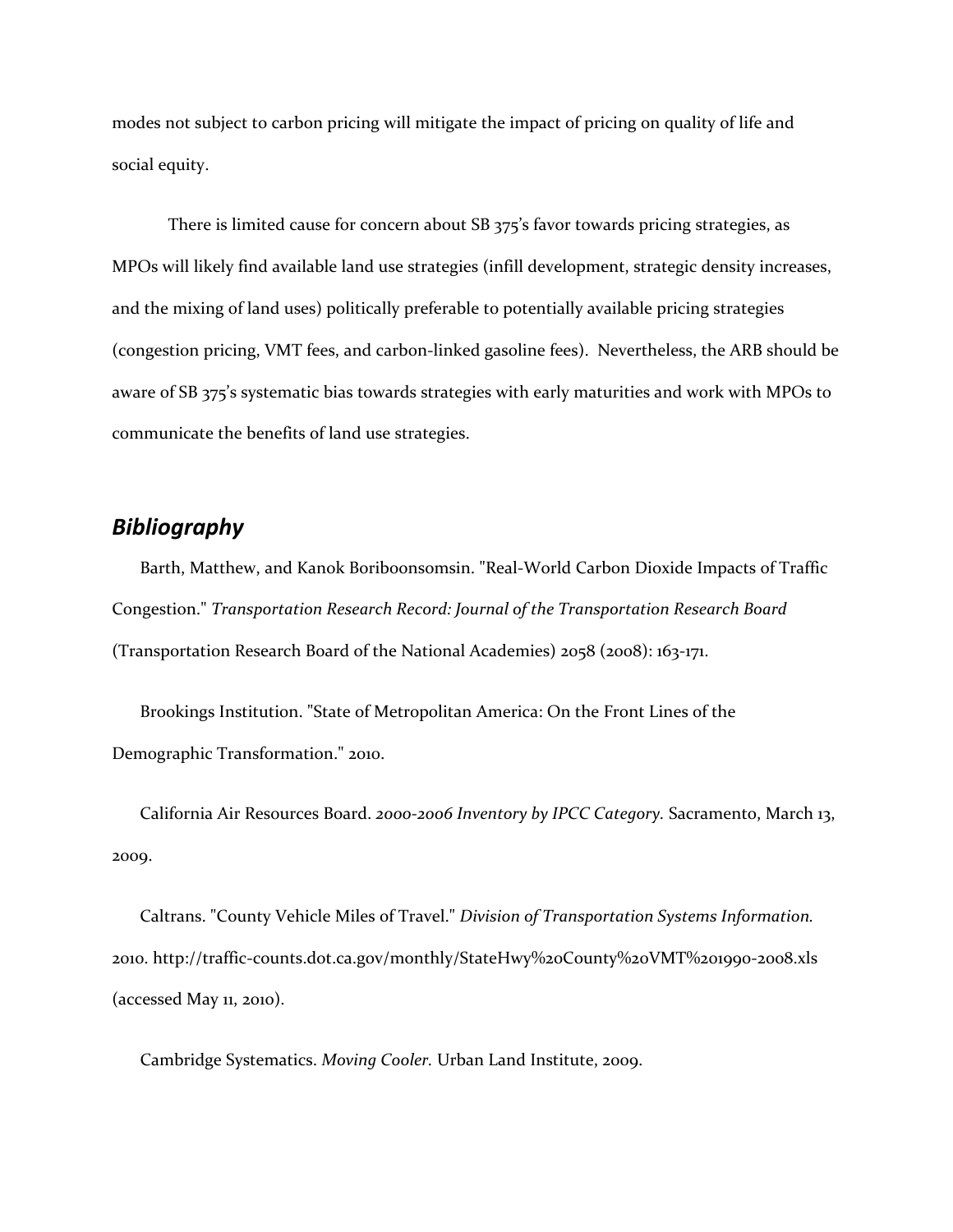Fernández, P. C., and J. R. Long. "Grades and Other Load Effects on On‐Road Emissions: An On‐Board Analyzer Study." *Fifth CRC On‐Road Vehicle Emission Workshop.* Alpharetta, Ga.: Coordinating Research Council, 1995.

John, D. Hunt, and E. Abraham John. "Design and Application of the PECAS Land Use Modelling System." Sendai, Japan, 2003.

Kahn, Matthew E., and Ryan K. Vaughn. "Green Market Geography: The Spatial Clustering of Hybrid Vehicles and LEED Registered Buildings." *The Berkeley Electronic Journal of Economic Analysis & Policy* 2, no. 9 (2009).

Koupal, J., H. Michaels, M. Cumberworth, C. Baily, and D. Brzezinski. *EPA's Plan for MOVES: A Comprehensive Mobile Source Emissions Model.* U.S. Environmental Protection Agency, 2002.

Koupal, John. "GHG Capability of U.S. EPA's Vehicle Emissions Model MOVES2010." *Presented at Measuring Progress Towards Transportation GHG Goals.* Los Angeles, March 5, 2010.

Park, Sangjun, and Hesham Ahmed Rakha. "Energy and Environmental Impacts of Roadway Grades." *Transportation Research Record: Journal of the Transportation Research Board* (Transportation Research Board of the National Academies), no. 1987 (2006): 148‐160.

Regional Targets Advisory Committee. *Recommendations of the Regional Targets Advisory Committee (RTAC) Pursuant to Senate Bill 375.* Sacramento: California Air Resources Board, 2009.

Song, Bai, Douglas Eisinger, and Deb Niemeier. "MOVES vs. EMFAC: A Comparative Assessment Based on a Los Angeles County Case Study." *TRB 88th Annual Meeting Compendium of Papers DVD.* Transportation Research Board, 2009.